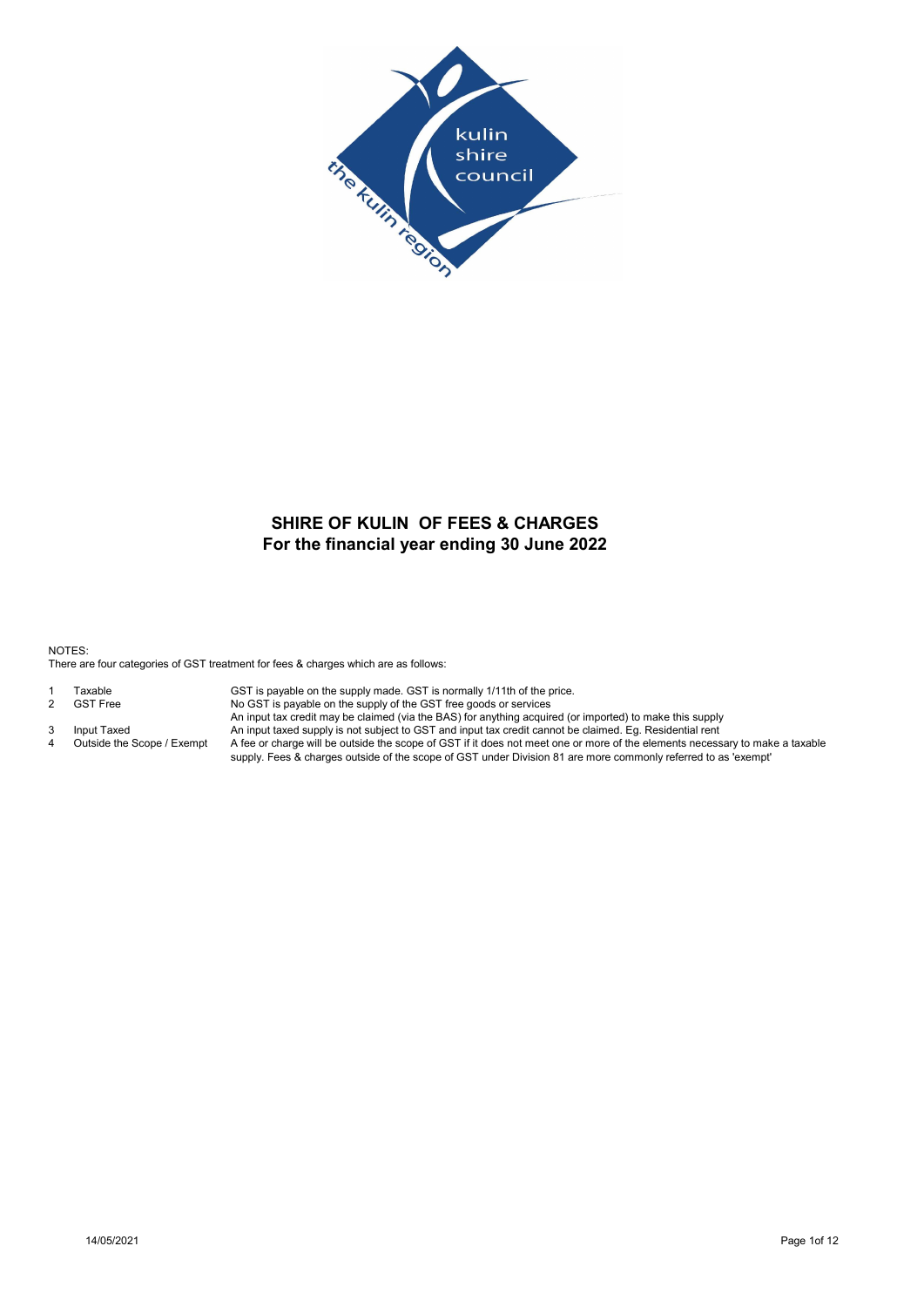| <b>GENERAL PURPOSE FUNDING</b>                                                                                                                           | <b>GL Code</b> | 20-21 GST<br>treatment |                | 2020-21 (inc.<br><b>GST</b> if payable) | 2021-22<br>Proposed | <b>Comment</b>                                                                                      |
|----------------------------------------------------------------------------------------------------------------------------------------------------------|----------------|------------------------|----------------|-----------------------------------------|---------------------|-----------------------------------------------------------------------------------------------------|
| <b>RATES</b><br>Instalment interest                                                                                                                      | 1030140        | No - Input             |                | 3.0%                                    | 3.00%               | 5.5% Set by Reg 68 Local Government (Financial Management)                                          |
| Penalty interest                                                                                                                                         | 1030141        | No - Input             |                | 5.5%                                    |                     | Regulations 1996<br>11.0% Set by Reg 70 Local Government (Financial Management)<br>Regulations 1996 |
| Instalment administration fee (per instalment)                                                                                                           | 1030142        | No                     | per assessment | 7.00                                    | 10.00               |                                                                                                     |
| Payment plan administration fee                                                                                                                          | 1030142        | No                     | per assessment | no charge                               | no charge           |                                                                                                     |
| Copies of Rate Notices                                                                                                                                   | 1030160        | No                     | each           | 8.00                                    | 8.00                |                                                                                                     |
| <b>OWNERSHIP ENQUIRY FEE</b><br>Statement of rates (financial) - written                                                                                 | 1030160        | No                     | per assessment | 65.00                                   | 67.50               |                                                                                                     |
| Confirmation of orders & requisitions - written                                                                                                          | 1030160        | No                     | per assessment | 75.00                                   | 77.50               |                                                                                                     |
| Combined statement & confirmation                                                                                                                        | 1030160        | No                     | per assessment | 140.00                                  | 145.00              |                                                                                                     |
| <b>GOVERNANCE</b>                                                                                                                                        | <b>GL Code</b> | 19-20 GST<br>treatment |                | 2020-21 (inc.<br><b>GST</b> if payable) |                     | <b>Comment</b>                                                                                      |
| OWNERS & OCCUPIERS ROLL                                                                                                                                  |                |                        |                |                                         |                     |                                                                                                     |
| Copy of roll - disk/email                                                                                                                                | 1041040        | No                     | each           | 7.70                                    | 10.00               |                                                                                                     |
| Copy of roll - hard copy                                                                                                                                 | 1041040        | No                     | each           | 18.60                                   | 25.00               |                                                                                                     |
| <b>ELECTORAL ROLL</b>                                                                                                                                    |                |                        |                |                                         |                     |                                                                                                     |
| Copy of roll - disk/email                                                                                                                                | 1041040        | No                     | each           | 7.70                                    | 8.00                |                                                                                                     |
| Copy of roll - hard copy                                                                                                                                 | 1041040        | No                     | each           | 18.60                                   | 20.00               |                                                                                                     |
| <b>Election Nomination Fee</b>                                                                                                                           | 1041041        | No                     |                | 80.00                                   | 80.00               | Local Government (Elections) Regulations 1997                                                       |
| <b>COUNCIL MINUTES &amp; AGENDAS</b>                                                                                                                     |                |                        |                |                                         |                     |                                                                                                     |
| All agendas and minutes are available for download at kulin.wa.gov.au, if you wish for these to be printed at the Shire the following chages will apply. |                |                        |                |                                         |                     |                                                                                                     |
| Agenda only                                                                                                                                              | 1042440        | No                     | per month      |                                         | 15.00               |                                                                                                     |
| Minutes only                                                                                                                                             | 1042440        | No                     | per month      |                                         | 5.00                |                                                                                                     |
| Minutes & Agenda                                                                                                                                         | 1042440        | No                     | per month      |                                         | 20.00               |                                                                                                     |
| Minutes - Annual copy                                                                                                                                    | 1042440        | No                     | per year       |                                         | 60.00               |                                                                                                     |
| <b>SALE OF HISTORY BOOKS</b>                                                                                                                             |                |                        |                |                                         |                     |                                                                                                     |
| History Book (Soft cover)                                                                                                                                | 1132430        | Yes                    | each           | 20.00                                   | 20.00               | Plus Postage                                                                                        |
| Tin Horse Highway Souvenir Book                                                                                                                          | 1132450        | Yes                    | each           | 10.00                                   | 10.00               | Plus Postage                                                                                        |
| KBR Tin Horse Highway Book                                                                                                                               | 1132450        | Yes                    | each           | 25.00                                   | 25.00               | Plus Postage                                                                                        |
| Tin Horse Highway Souvenir Book (Wholesale)                                                                                                              | 1132450        | Yes                    | each           | 8.00                                    | 8.00                | Plus Postage                                                                                        |
| POSTAGE (via Australia Post)                                                                                                                             |                |                        |                |                                         |                     |                                                                                                     |
| Normal envelope                                                                                                                                          | 1042045        | Yes                    | per envelope   | 2.10                                    | 2.50                |                                                                                                     |
| Large A4 envelope under 500g                                                                                                                             | 1042045        | Yes                    | per envelope   | 6.00                                    | 6.50                |                                                                                                     |
| Parcel under 500g                                                                                                                                        | 1042045        | Yes                    | per parcel     | 13.00                                   | 13.00               |                                                                                                     |
| Parcel Under 3kg                                                                                                                                         | 1042045        | Yes                    | per parcel     | 17.00                                   | 17.00               |                                                                                                     |
| Parcel Under 5kg                                                                                                                                         | 1042045        | Yes                    | per parcel     | 22.00                                   | 22.00               |                                                                                                     |
| Over 5kg                                                                                                                                                 | 1042045        | Yes                    | per parcel     | $cost + 10%$                            |                     |                                                                                                     |
| OTHER - FREEDOM OF INFORMATIO (FOI)                                                                                                                      |                |                        |                |                                         |                     |                                                                                                     |
| Freedom of Information Requests (Personal)                                                                                                               | 1041045        | No                     | each           |                                         |                     |                                                                                                     |
| Freedom of Information Requests (Non-Personal) I041045                                                                                                   |                | No                     | each           | 30.00                                   | 35.00               |                                                                                                     |
| Labour Charges Relating to                                                                                                                               | 1041045        | No                     | each           | 30.00                                   |                     | 35.00 per hour                                                                                      |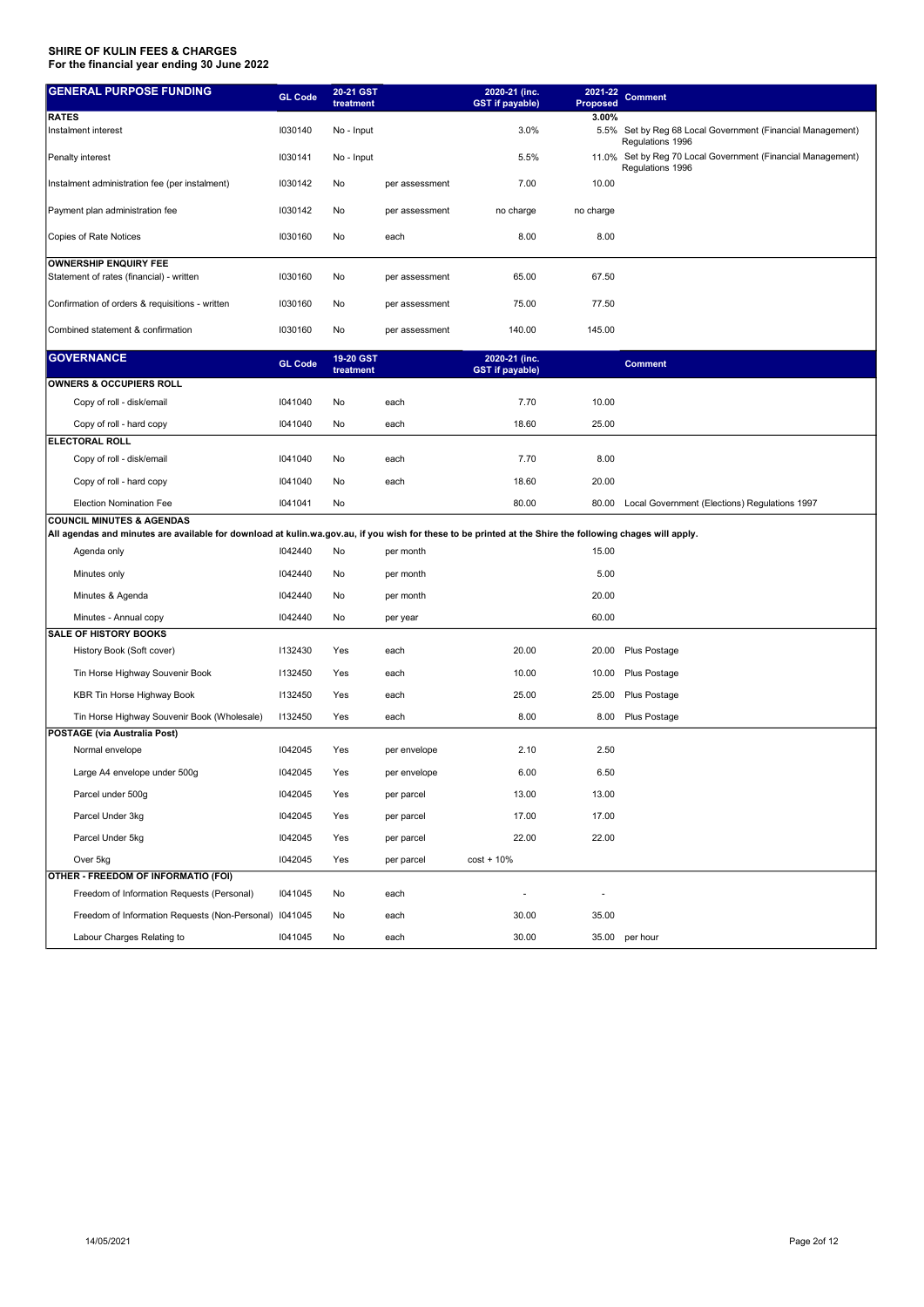| <b>LAW, ORDER &amp; PUBLIC SAFETY</b>                                                                    | <b>GL Code</b> | 20-21 GST<br>treatment |                    | 2020-21 (inc.<br><b>GST</b> if payable) | 2021-22 (inc.<br><b>GST</b> if payable) | <b>Comment</b>                                                        |
|----------------------------------------------------------------------------------------------------------|----------------|------------------------|--------------------|-----------------------------------------|-----------------------------------------|-----------------------------------------------------------------------|
| <b>FIRE PENALTIES</b>                                                                                    |                |                        |                    |                                         |                                         |                                                                       |
| <b>Fire Break Penalty</b>                                                                                | 1051400        | No                     |                    | 250.00                                  | 250.00                                  | Bush Fires (Infringements) Regulations 1978 (up to \$5,000)           |
| All other penalties                                                                                      | 1051400        | No                     |                    | as per                                  | as per                                  | Bush Fires (Infringements) Regulations 1978                           |
| <b>FIRE MAPS</b>                                                                                         |                |                        |                    |                                         |                                         |                                                                       |
| FESA Map of Shire                                                                                        | 1132420        | Yes                    | per map            | 10.80                                   | $\overline{\phantom{a}}$                | Removed - No longer produced and accessible online                    |
| FESA Map of Shire<br><b>ANIMAL CONTROL</b>                                                               | 1132420        | Yes                    | per pair           | 16.30                                   | $\overline{\phantom{a}}$                | Removed - No longer produced and accessible online                    |
| Dog Registration Sterilised Dog                                                                          |                |                        |                    |                                         |                                         |                                                                       |
| Normal Fee - 1 year                                                                                      | 1052420        | No                     | per dog            | 20.00                                   |                                         | 20.00 Dog Act 1976                                                    |
| Normal Fee - 3 year                                                                                      | 1052420        | No                     | per dog            | 42.50                                   |                                         | 42.50 Dog Act 1976                                                    |
| Normal Fee - Lifetime                                                                                    | 1052420        | No                     | per dog            | 100.00                                  |                                         | 100.00 Dog Act 1976                                                   |
| Pensioner Concession                                                                                     | 1052420        | No                     | per dog            | 50% of fee                              |                                         | 50% of fee Dog Act 1976                                               |
| <b>Working Dog</b>                                                                                       | 1052420        | No                     | per dog            | 25% of fee                              |                                         | 25% of fee Dog Act 1976                                               |
| Dog Registration Unsterilised Dog                                                                        |                |                        |                    |                                         |                                         |                                                                       |
| Normal Fee - 1 year                                                                                      | 1052420        | No                     | per dog            | 50.00                                   |                                         | 50.00 Dog Act 1976                                                    |
| Normal Fee - 3 year                                                                                      | 1052420        | No                     | per dog            | 120.00                                  |                                         | 120.00 Dog Act 1976                                                   |
| Normal Fee - Lifetime                                                                                    | 1052420        | No                     | per dog            | 250.00                                  |                                         | 250.00 Dog Act 1976                                                   |
| <b>Pensioner Concession</b>                                                                              | 1052420        | No                     | per dog            | 50% of fee                              |                                         | 50% of fee Dog Act 1976                                               |
| <b>Working Dog</b>                                                                                       | 1052420        | No                     | per dog            | 25% of fee                              |                                         | 25% of fee Dog Act 1976                                               |
| <b>Cat Registration</b>                                                                                  |                |                        |                    |                                         |                                         |                                                                       |
| Normal Fee - 1 year                                                                                      | 1052420        |                        | per dog            | 20.00                                   |                                         | 20.00 Cat Act 2013 - Cats must be microchipped & sterilised.          |
| Normal Fee - 3 year                                                                                      | 1052420        | No                     | per dog            | 42.50                                   |                                         | 42.50 Cat Act 2013 - Cats must be microchipped & sterilised.          |
| Normal Fee - Lifetime                                                                                    | 1052420        | No                     | per dog            | 100.00                                  |                                         | 100.00 Dog Act 1976                                                   |
|                                                                                                          |                |                        |                    |                                         |                                         |                                                                       |
| Pensioner Concession                                                                                     | 1052420        | No                     | per dog            | 50% of fee                              |                                         | 50% of fee Cat Act 2013 - Cats must be microchipped & sterilised.     |
| <b>Replacement Dog/Cat Tags</b>                                                                          | 1052421        | Yes                    | per tag            | 2.70                                    | 2.70                                    |                                                                       |
| Dog Pound Charges                                                                                        |                |                        |                    |                                         |                                         |                                                                       |
| Impounding Fees                                                                                          | 1052400        | No                     | per day            | 65.00                                   | 65.00                                   |                                                                       |
| Infringements                                                                                            |                |                        |                    |                                         |                                         |                                                                       |
| Infringements will be issued as per the penalty prescribed in the Dog Act 1976 and relevant Regulations. |                |                        |                    |                                         |                                         |                                                                       |
| Destruction of dog                                                                                       | 1052400        | Yes                    | per dog            |                                         |                                         | CEO's discretion                                                      |
| <b>Cat Traps</b>                                                                                         |                |                        |                    |                                         |                                         |                                                                       |
| Hire Fee                                                                                                 |                | Yes                    |                    | No Fee                                  | No Fee                                  |                                                                       |
| Bond                                                                                                     | hold           | No                     |                    | 50.00                                   |                                         | 50.00 If bond not refunded then GST applicable                        |
| <b>HEALTH SERVICES</b>                                                                                   | <b>GL Code</b> | 20-21 GST<br>treatment |                    | 2020-21 (inc.<br><b>GST</b> if payable) | 2021-22 (inc.<br><b>GST</b> if payable) | <b>Comment</b>                                                        |
| <b>ASBESTOS DISPOSAL</b>                                                                                 |                |                        |                    |                                         |                                         |                                                                       |
| Fee for asebstos disposal                                                                                | 1141410        | Yes                    | per m <sup>3</sup> | $Cost + 10\%$                           |                                         | Cost + 10% As per charge imposed by Shire of Corrigin (Bendering Tip) |
| <b>EFFLUENT DISPOSAL</b>                                                                                 |                |                        |                    |                                         |                                         | Health (Treatment of Sewage and Disposal of Effluent and              |
| Application for the approval of an apparatus                                                             | 1074410        | No                     | per apparatus      | 113.00                                  | 113.00                                  | Liquid Waste) Regulations 1974                                        |
| Permit to use an apparatus                                                                               | 1074410        | No                     | per apparatus      | 113.00                                  | 113.00                                  |                                                                       |
| Health Department Application with a local gov. report                                                   | 1074410        | No                     | per apparatus      | 35.00                                   | 35.00                                   |                                                                       |
| Health Department Application without a local gov.                                                       | 1074410        | No                     | per apparatus      | 110.00                                  | 110.00                                  |                                                                       |
| report<br><b>ITINERENT FOOD VENDOR</b>                                                                   |                |                        |                    |                                         |                                         |                                                                       |
| <b>Annual Permit</b>                                                                                     | 1074410        | No                     | per year           | 100.00                                  | 100.00                                  |                                                                       |
| <b>OTHER HEALTH FEES</b>                                                                                 |                |                        |                    |                                         |                                         |                                                                       |
| Inspection Fee (as requested by settlement agents)                                                       | 1074410        | No                     | per premises       | $Cost + 10%$                            | $Cost + 10%$                            |                                                                       |
| Offensive Trade - Piggeries                                                                              | 1074410        | No                     | per premises       | as per Health<br>Local Laws             | as per Health<br>Local Laws             | Health Local Laws                                                     |
| Inspection - Public Buildings                                                                            | 1074410        | No                     | per premises       | as per Health<br>Local Laws             |                                         | 100.00 Health Local Laws                                              |
| Inspection - Food Businesses                                                                             | 1074410        | No                     | per premises       | as per Health                           |                                         | 50.00 Health Local Laws                                               |
| Registration - Food Businesses                                                                           | 1074410        | No                     | per premises       | Local Laws<br>as per Health             |                                         | 50.00 Health Local Laws                                               |
|                                                                                                          |                |                        |                    | Local Laws<br>as per Health             |                                         |                                                                       |
| Registration - Lodging House (And Renewal)                                                               | 1074410        | No                     | per year           | Local Laws                              |                                         | 180.00 Health Local Laws                                              |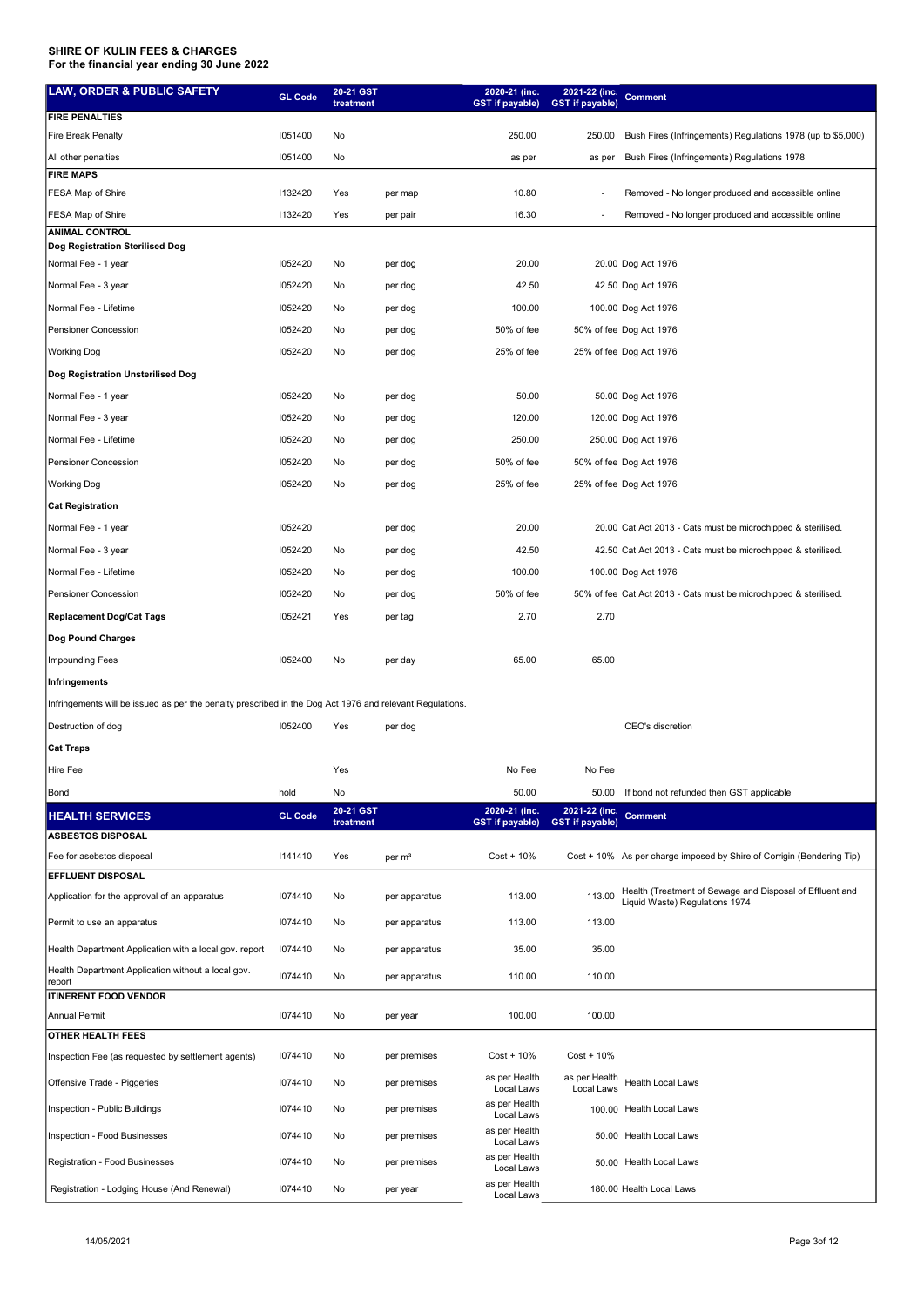| <b>HOUSING</b>                             | <b>GL Code</b> | 20-21 GST<br>treatment       |          | 2020-21 (inc.<br><b>GST</b> if payable) | $2021 - 22$ (inc.<br><b>GST</b> if payable) | <b>Comment</b>              |
|--------------------------------------------|----------------|------------------------------|----------|-----------------------------------------|---------------------------------------------|-----------------------------|
| <b>RESIDENTIAL</b><br><b>Staff Rentals</b> |                |                              |          |                                         |                                             |                             |
| Level 1 - Housing (As defined in APOG)     |                | see DCEO No - input per week |          | 105.00                                  |                                             | 107.50 Deducted through pay |
| Level 2 - Housing (As defined in APOG)     | see DCEO       | No - input                   | per week | 75.00                                   | 77.50                                       | Deducted through pay        |
| Level 3 - Housing (As defined in APOG)     | see DCEO       | No-input per week            |          | 65.00                                   | 67.50                                       | Deducted through pay        |
| <b>Private Rentals</b>                     |                |                              |          |                                         |                                             |                             |
| Joint Venture Units on Johnston Street     | 1092150        | No-input per week            |          | 167.50                                  | 170.00                                      |                             |
| 15 Bull Street - Joint Venture Housing     | 1092150        | No - input                   | per week | 177.50                                  | 180.00                                      |                             |
| 19 Wright Street - Joint Venture Housing   | 1092150        | No - input                   | per week | 177.50                                  | 180.00                                      |                             |
| 19 McInnes Street - Vacant                 | 1092150        | No - input                   | per week | 177.50                                  | 180.00                                      |                             |
| 5 Bowey Way - Vacant                       | 1092150        | No - input                   | per week | $\frac{1}{2}$                           | 200.00                                      |                             |
| 12 Bowey Way                               | 1092150        | No - input                   | per week | 270.00                                  | 270.00                                      |                             |
| Other private rentals                      | see DCEO       | No - input                   | per week |                                         |                                             |                             |
| <b>Bonds</b>                               |                |                              |          |                                         |                                             |                             |
| <b>Staff Rentals</b>                       | Trust          | No                           |          | 800.00                                  | 800.00                                      |                             |
| Private Rentals                            | Trust          | No                           |          | 800.00                                  | 800.00                                      |                             |
| Pet Bond                                   | Trust          | No                           |          | 200.00                                  | 200.00                                      |                             |
| <b>VEHICLE CONTRIBUTIONS</b>               |                |                              |          |                                         |                                             |                             |
| Lot 4 Bull Street - CEO                    | 1042045        | No                           | per week | 45.00                                   | 47.50                                       | Deducted through pay        |
| 9 Rankin Street - Deputy CEO               | I042045        | No                           | per week | 45.00                                   | 47.50                                       | Deducted through pay        |
| 3 Hodgson Street - Works Manager           | 1042045        | No                           | per week | 45.00                                   | 47.50                                       | Deducted through pay        |
| 5 Bowey Way - Camp Kulin Manager           | 1042045        | No                           | per week | 45.00                                   | 47.50                                       | Deducted through pay        |
| 14 Stewart Street - Mechanic               | I042045        | No                           | per week | 45.00                                   | 47.50                                       | Deducted through pay        |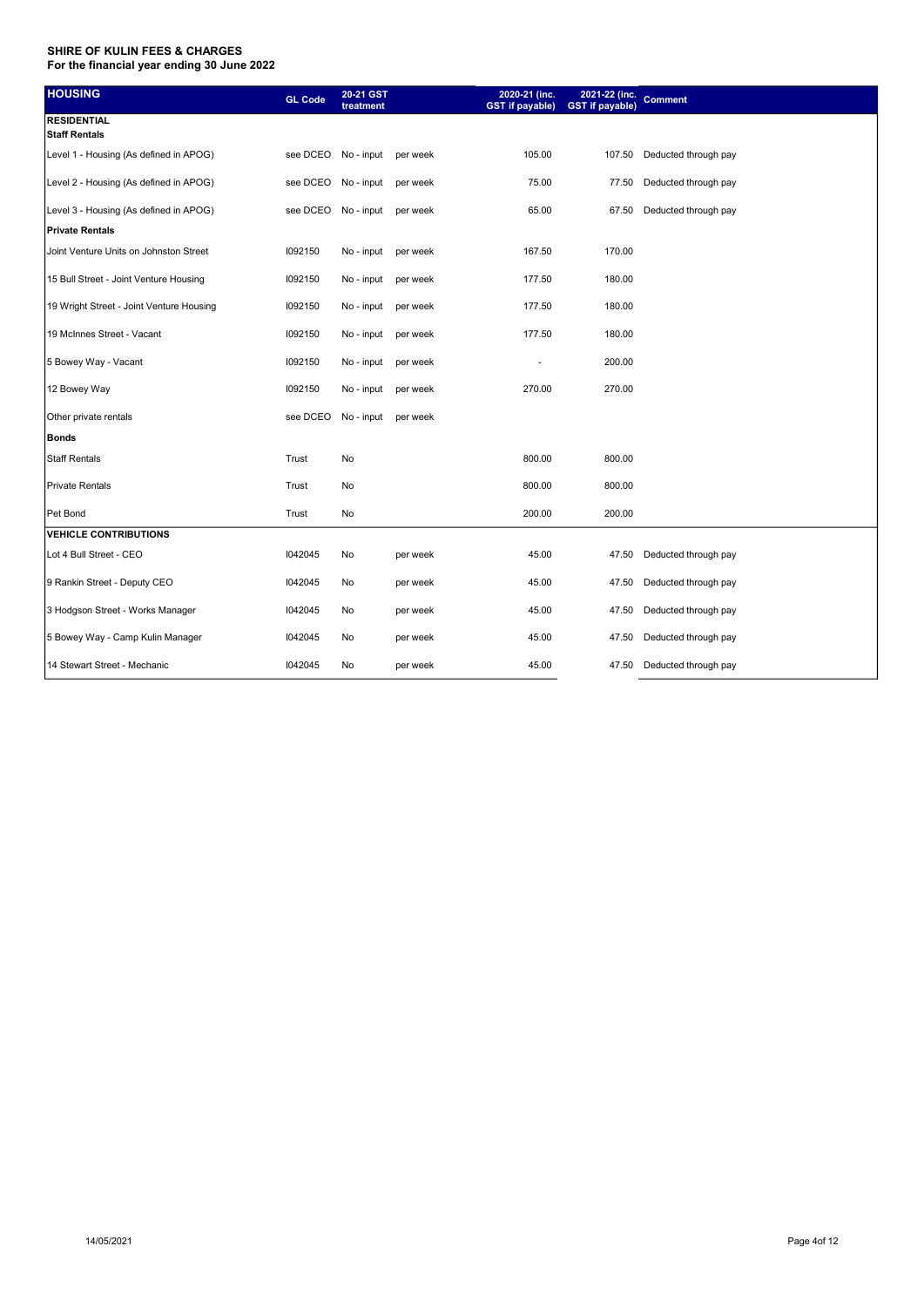| <b>COMMUNITY AMENITIES</b>                          | <b>GL Code</b> | 21-22 GST |                 | 2020-21 (inc.          | 2021-221 (inc.         | <b>Comment</b>                                   |
|-----------------------------------------------------|----------------|-----------|-----------------|------------------------|------------------------|--------------------------------------------------|
|                                                     |                | treatment |                 | <b>GST</b> if payable) | <b>GST</b> if payable) |                                                  |
| <b>PUBLIC CEMETERIES</b>                            |                |           |                 |                        |                        |                                                  |
| All Internments in Grave                            | 1107400        |           | per internment  | 510.00                 | 510.00                 |                                                  |
| Re-Opening of an ordinary grave - as for internment | 1107400        |           | per internment  | 510.00                 | 510.00                 |                                                  |
| Re-Opening of an ordinary grave - as for exhumation | 1107400        |           | per exhumation  | 510.00                 | 510.00                 |                                                  |
| Internment of Ashes in family grave                 | 1107400        |           | per internment  | 100.00                 | 100.00                 |                                                  |
| Permission to erect Headstone                       | 1107400        | No        | per internment  | 50.00                  | 50.00                  |                                                  |
| Niche Wall - single                                 | 1107400        | Yes       | per internment  | 70.00                  | 70.00                  |                                                  |
| Niche Wall - double                                 | 1107400        | Yes       | per internment  | 100.00                 | 100.00                 |                                                  |
| Niche Wall Reservation Fee                          | 1107400        |           | per internment  | 30.00                  | 30.00                  |                                                  |
| Funeral Director Licence Fee                        | 1107400        | No        | per internment  | 25.00                  | 25.00                  |                                                  |
| <b>Reservation Fee</b>                              | 1107400        |           | per internment  | 30.00                  | 30.00                  |                                                  |
| <b>TOWN PLANNING</b>                                |                |           |                 |                        |                        |                                                  |
| <b>Planning Fees</b>                                |                |           |                 |                        |                        | Planning and Development Regulations 2009        |
| value < $or = $50,000$                              | 1106110        | No        | per application |                        |                        |                                                  |
| value > \$50,000 and or =\$500,000                  | 1106110        | No        | per application |                        |                        | of the estimated cost of development             |
| value > $$500,000$ and < or = $$2.5M$               | 1106110        | No        | per application |                        |                        | plus 0.257% for every \$1 in excess of \$500,000 |
| value $> $2.5M$ and $<$ or = \$5M                   | 1106110        | No        | per application |                        |                        | plus 0.206% for every \$1 in excess of \$2.5M    |
| All other fees                                      | 1106110        | No        | per application |                        |                        | Planning and Development Regulations 2009        |
| <b>Sale of Publications</b>                         |                |           |                 |                        |                        |                                                  |
| <b>Scheme Text</b>                                  | 1106110        | Yes       | per copy        |                        |                        |                                                  |
| <b>REFUSE</b>                                       |                |           |                 |                        |                        |                                                  |
| Domestic bin charges                                | 1101400        | No        |                 | 248.00                 | 255.00                 |                                                  |
| Commercial bin charges                              | 1101400        | No        |                 | 248.00                 | 255.00                 |                                                  |
| Recycling bin charges                               | 1101400        | No        |                 | 145.00                 | 150.00                 |                                                  |
| Recycle Bin charge (non-townsite residents only)    | 1102410        | Yes       | per bin         | 4.00                   | 5.00                   |                                                  |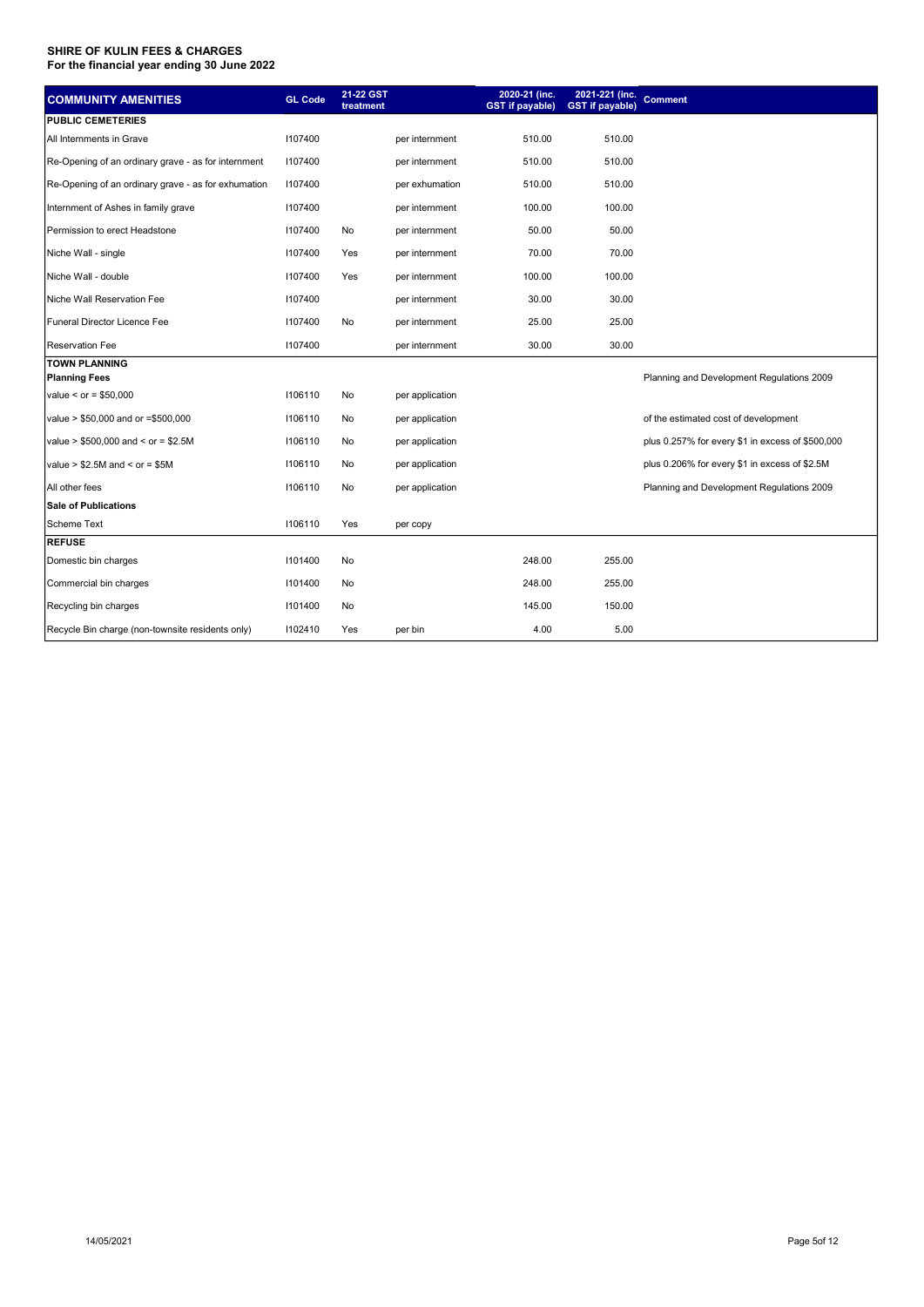| <b>RECREATION &amp; CULTURE</b>                          | <b>GL Code</b> | 21-22 GST<br>treatment |                  | 2020-21 (inc.<br><b>GST</b> if payable) | 2021-22 (inc.<br><b>GST</b> if payable) | <b>Comment</b>                                                                                       |
|----------------------------------------------------------|----------------|------------------------|------------------|-----------------------------------------|-----------------------------------------|------------------------------------------------------------------------------------------------------|
| <b>PUBLIC HALLS</b>                                      |                |                        |                  |                                         |                                         |                                                                                                      |
| Memorial Hall Office Hire                                | 1111022        | Yes                    | per month        | 135.00                                  | 140.00                                  | Ian Bailey - Invoice monthly                                                                         |
| Memorial Hall Room Hire                                  | 1111022        | Yes                    | per week         | 60.00                                   | 62.50                                   | Maureen Gillbard (weekly charge)                                                                     |
| <b>LIBRARY FEES</b>                                      |                |                        |                  |                                         |                                         |                                                                                                      |
| Lost / Damaged Books                                     |                | Yes                    | Per item         |                                         |                                         | Cost                                                                                                 |
| <b>AQUATIC CENTRE ENTRY FEES</b>                         |                |                        |                  |                                         |                                         |                                                                                                      |
| Adult                                                    | 1112405        | Yes                    | per day          | 4.00                                    | 4.50                                    |                                                                                                      |
| Child                                                    | 1112410        | Yes                    | per day          | 2.00                                    | 2.50                                    |                                                                                                      |
| Slide                                                    | 1112450        | Yes                    | per day          | 9.00                                    | 10.00                                   |                                                                                                      |
| <b>School Carnivals</b>                                  | 1112410        | Yes                    | per day          | 2.00                                    | 2.50                                    | Faction carnivals free entry, interschool carnivals competitors<br>and staff free, spectators \$2.00 |
| Spectators                                               | 1112410        | Yes                    | per day          | 2.00                                    | 2.50                                    |                                                                                                      |
| <b>AQUATIC CENTRE SEASON PASS</b><br>Not including slide |                |                        |                  |                                         |                                         |                                                                                                      |
| Adult                                                    | 1112480        | Yes                    | per season       | 75.00                                   |                                         | 76.00 Season tickets half price after 31 January                                                     |
| Child                                                    | 1112480        | Yes                    | per season       | 46.00                                   |                                         | 47.00 Season tickets half price after 31 January                                                     |
| Family (2 Adults & 2 Children or 1 Adult & 3 Children)   | 1112480        | Yes                    | per season       | 137.00                                  |                                         | 139.00 Season tickets half price after 31 January                                                    |
| Each Additional Child                                    | 1112480        | Yes                    | per season       | 46.00                                   |                                         | 47.00 Season tickets half price after 31 January                                                     |
| Summer Holiday Family Season Pass                        | 1112480        | Yes                    | per season       | 86.00                                   |                                         | 87.00 Last day of term 4 to first day of term 1 the following year                                   |
| Each Additional Child                                    | 1112480        | Yes                    | per season       | 25.00                                   | 25.00                                   |                                                                                                      |
| <b>Including Slide</b>                                   |                |                        |                  |                                         |                                         |                                                                                                      |
| Adult                                                    | 1112480        | Yes                    | per season       | 154.00                                  |                                         | 162.00 Season tickets half price after 31 January                                                    |
| Child                                                    | 1112480        | Yes                    | per season       | 96.00                                   |                                         | 101.00 Season tickets half price after 31 January                                                    |
| Family (2 Adults & 2 Children or 1 Adult & 3 Children)   | 1112480        | Yes                    | per season       | 285.00                                  |                                         | 299.00 Season tickets half price after 31 January                                                    |
| Each Additional Child                                    | 1112480        | Yes                    | per season       | 96.00                                   |                                         | 101.00 Season tickets half price after 31 January                                                    |
| Summer Holiday Family Season Pass                        | 1112480        | Yes                    | per season       | 170.00                                  |                                         | 170.00 Last day of term 4 to first day of term 1 the following year                                  |
| Each Additional Child                                    | 1112480        | Yes                    | per season       | 60.00                                   | 60.00                                   |                                                                                                      |
| <b>RECREATION &amp; CULTURE - FRC</b>                    | <b>GL Code</b> | 21-22 GST<br>treatment |                  | 2021 Member                             | 2022 Member                             | <b>Comments</b>                                                                                      |
| <b>MEMBERSHIP</b>                                        |                |                        |                  |                                         |                                         |                                                                                                      |
| Corporate Member                                         |                | Yes                    | Annual           | 110.00                                  | 110.00                                  |                                                                                                      |
| <b>Ordinary Member</b>                                   | 1113100        | Yes                    | Annual           | 70.00                                   | 70.00                                   |                                                                                                      |
| <b>Temporary Member</b>                                  | 1113130        | Yes                    | 3 months or less | 40.00                                   |                                         | 40.00 eg. Backpackers                                                                                |
| Social Member                                            | 1113120        | Yes                    | Annual           | 30.00                                   | 30.00                                   |                                                                                                      |
| Junior Member (over 13 yrs)                              | 1113110        | Yes                    | Annual           | 20.00                                   | 20.00                                   |                                                                                                      |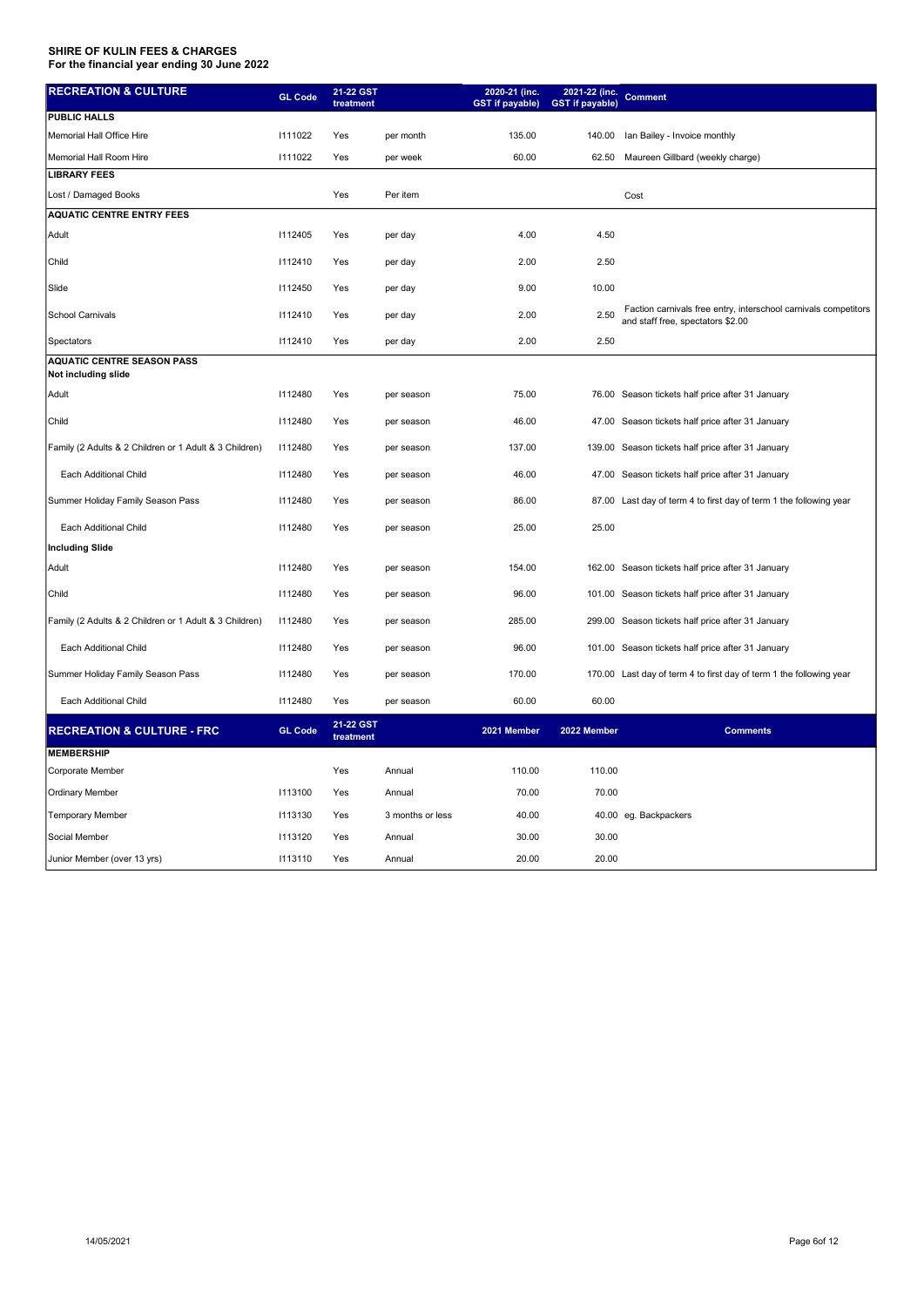| <b>RECREATION &amp; CULTURE - FRC</b>                                    | <b>GL Code</b> | 21-22 GST<br>treatment |                                     | 2022 Member | <b>2022 Non</b><br><b>Member</b> | <b>Comments</b>                                                                                                              |
|--------------------------------------------------------------------------|----------------|------------------------|-------------------------------------|-------------|----------------------------------|------------------------------------------------------------------------------------------------------------------------------|
| <b>FRC HIRE CHARGES</b>                                                  |                |                        |                                     |             |                                  |                                                                                                                              |
| Kath Freebairn Room                                                      | 1113390        | Yes                    | Per Hour                            | 22.00       | 44.00                            |                                                                                                                              |
| Kath Freebairn Room                                                      | 1113390        | Yes                    | Half Day                            | 37.00       | 46.00                            |                                                                                                                              |
| Kath Freebairn Room                                                      | 1113390        | Yes                    | <b>Whole Day</b>                    | 53.00       | 74.00                            |                                                                                                                              |
| Phil Freebairn Room                                                      | 1113390        | Yes                    | Per Hour                            | 30.00       | 60.00                            |                                                                                                                              |
| Phil Freebairn Room                                                      | 1113390        | Yes                    | (1-60 Persons)                      | 63.00       | 89.00                            |                                                                                                                              |
| Phil Freebairn Room                                                      | 1113390        | Yes                    | (61-100 persons)                    | 84.00       | 108.00                           |                                                                                                                              |
| Phil Freebairn Room                                                      | 1113390        | Yes                    | $(101+$ persons)                    | 147.00      | 226.00                           |                                                                                                                              |
| Hire of Indoor Courts                                                    | 1113300        | Yes                    | Individuals                         | NA          | 12.00                            |                                                                                                                              |
| Hire of Indoor Courts                                                    | 1113300        | Yes                    | <b>Sports Activities</b>            | 37.00       | 68.00                            |                                                                                                                              |
| Hire of Indoor Courts                                                    | 1113300        | Yes                    | Sports Activities with Lights       | 68.00       | 97.00                            |                                                                                                                              |
| Hire of Indoor Courts                                                    | 1113300        | Yes                    | Full Day single court (non sport)   | 142.00      | 159.00                           |                                                                                                                              |
| Hire of Indoor Courts                                                    | 1113300        | Yes                    | Full Day both courts (non sport)    | 194.00      | 244.00                           |                                                                                                                              |
| Hire of Indoor Courts                                                    | 1113300        | Yes                    | Day & Night both courts (non sport) | 252.00      | 317.00                           |                                                                                                                              |
| Golf Club Function Room                                                  | 1113390        | Yes                    | Per Hour                            | 60.00       | 120.00                           |                                                                                                                              |
| Golf Club Kitchen (not available unless FRC already booked for function) |                |                        |                                     |             |                                  |                                                                                                                              |
| 2 hours or less                                                          | 1113320        | Yes                    |                                     | 50.00       | 75.00                            |                                                                                                                              |
| 1/2 Day 2-4 hours                                                        | 1113320        | Yes                    |                                     | 100.00      |                                  | 150.00 Function - coffee, tea, sugar, salt, pepper and 4L milk<br>included. Additional milk requirements to be purchased by  |
| Full Day (greater than 4 hours)                                          | 1113320        | Yes                    |                                     | 200.00      |                                  | 250.00 persons hiring the kitchen                                                                                            |
| <b>BBQ Hire only</b>                                                     | 1113320        | Yes                    |                                     | 5.00        |                                  | 10.00 Canteen - Hotdog paper and 4L milk included.                                                                           |
| Special Events (max. 2 full days)                                        | 1113320        | Yes                    |                                     | 250.00      | 300.00                           |                                                                                                                              |
| Each day thereafter                                                      | 1113320        | Yes                    |                                     | 70.00       | 90.00                            |                                                                                                                              |
| Set up fee                                                               |                | Yes                    | per hour                            |             | Cost +10%                        |                                                                                                                              |
| <b>FRC KITCHEN HIRE</b>                                                  |                |                        |                                     |             |                                  |                                                                                                                              |
| Junior sports training canteen hire                                      | 1113320        | Yes                    |                                     | 20.00       | 40.00                            |                                                                                                                              |
| 2 hours or less                                                          | 1113320        | Yes                    |                                     | 35.00       | 70.00                            |                                                                                                                              |
| 1/2 Day                                                                  | 1113320        | Yes                    |                                     | 67.00       |                                  | 100.00 Function - coffee, tea, sugar, salt, pepper and 4L milk<br>included. Additional milk requirements to be purchased by  |
| Full Day (greater than 4 hours)                                          | 1113320        | Yes                    |                                     | 100.00      |                                  | 135.00 persons hiring the kitchen                                                                                            |
| <b>BBQ Hire only</b>                                                     | 1113320        | Yes                    |                                     | 5.00        |                                  | 10.00 Canteen - Hotdog paper and 4L milk included.                                                                           |
| Special Events (max. 2 full days)                                        | 1113320        | Yes                    |                                     | 135.00      | 200.00                           |                                                                                                                              |
| Each day thereafter                                                      | 1113320        | Yes                    |                                     | 65.00       | 100.00                           |                                                                                                                              |
| TEA & COFFEE (for functions - no kitchen hire)<br>less than 5 persons    | 1113395        | Yes                    |                                     | 8.00        | 15.00                            |                                                                                                                              |
| 5-15 persons                                                             | 1113395        | Yes                    |                                     | 17.00       | 28.00                            |                                                                                                                              |
| 15-40 persons                                                            | 1113395        | Yes                    |                                     | 31.00       | 51.00                            | Coffee, tea, sugar and 4L milk included. No kitchen hire.                                                                    |
| 40+ persons                                                              | 1113395        | Yes                    |                                     | 62.00       | 2.00                             |                                                                                                                              |
| <b>OTHER HIRE CHARGES</b>                                                |                |                        |                                     |             |                                  |                                                                                                                              |
| Extended Liquor License Application - additional                         |                | No                     | Per licence                         | 0.00        | 163.00                           |                                                                                                                              |
| <b>Bowling Green</b>                                                     | 1113340        | Yes                    | Per Person                          | NA          | 9.00                             |                                                                                                                              |
| <b>Bowling Green</b>                                                     | 1113340        | Yes                    | Per Group                           | <b>NA</b>   | 45.00                            |                                                                                                                              |
| Gymnasium                                                                | 113393         | Yes                    | Per Session per individual          | 0.00        |                                  | 15.00 During operating hours                                                                                                 |
| Gymnasium                                                                | 113393         | Yes                    | Per Quarter                         | 0.00        |                                  | 75.00 Key provided for after hours access                                                                                    |
| Oval                                                                     | 1113370        | Yes                    | Per Session                         | NA          | 125.00                           |                                                                                                                              |
| Golf Course                                                              | 1113350        | Yes                    | Per Person                          | <b>NA</b>   | 9.00                             |                                                                                                                              |
| Golf Course                                                              | 1113350        | Yes                    | Per Group                           | <b>NA</b>   | 45.00                            |                                                                                                                              |
| <b>Tennis Courts</b>                                                     | 1113351        | Yes                    | Per Person                          | NA          | 9.00                             |                                                                                                                              |
| <b>Tennis Courts</b>                                                     | 1113351        | Yes                    | Per Group                           | <b>NA</b>   | 45.00                            |                                                                                                                              |
| Golf/Tennis Clubhouse Function Room Only                                 | 1113380        | Yes                    | Per Hour                            | 15.00       |                                  |                                                                                                                              |
| Golf/Tennis Clubhouse Function Room & Kitchen                            | 1113380        | Yes                    |                                     | <b>POA</b>  |                                  | 25.00 Only available for hire if FRC booked<br>POA Only available for hire if FRC booked                                     |
| Pool Table                                                               | 1113394        | Yes                    | Per game                            | 1.00        | 1.00                             |                                                                                                                              |
| Trestles                                                                 | 1113336        | Yes                    | Each                                | 0.00        |                                  | 3.00 Use of chairs at Memorial Hall - \$30/hr for Shire to move                                                              |
| Chairs                                                                   | 1113336        | Yes                    | Each                                | 0.00        |                                  | chairs. No Charge if hirer transports chairs and returns.<br>2.00 Damage costs will be recouped. Hire charges waived if held |
|                                                                          |                |                        |                                     |             |                                  | in the FRC and it is the choice of the group to utilise the Hall.<br>Charges waived for churches                             |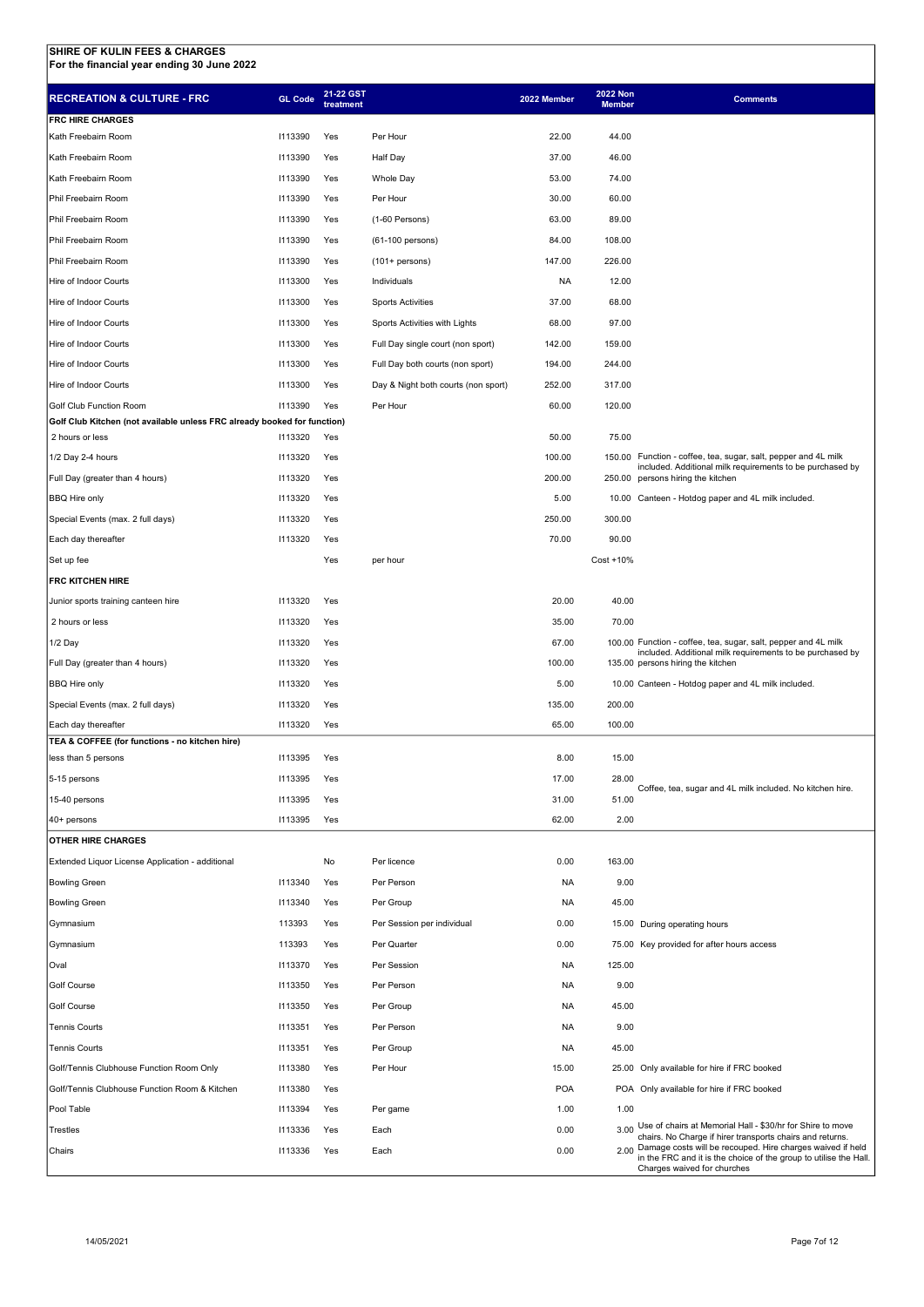| <b>ECONOMIC SERVICES</b>                                                                           | <b>GL Code</b> | 21-22 GST<br>treatment |               | 2020-21 (inc.<br><b>GST if</b><br>payable) | 2021-22 (inc.<br>payable) | <b>GST if Comment</b>                                        |
|----------------------------------------------------------------------------------------------------|----------------|------------------------|---------------|--------------------------------------------|---------------------------|--------------------------------------------------------------|
| <b>STANDPIPE WATER</b>                                                                             |                |                        |               |                                            |                           |                                                              |
| Standpipe water access cards                                                                       | 1136010        | Yes                    | per card      | 25.00                                      | 25.00                     |                                                              |
| Fotheringhame Rd                                                                                   | 1136010        | No                     | per kilolitre | 2.66                                       | 2.80                      | Fee charged by Water Corp to be passed on to user            |
| Yealering Kulin Rd                                                                                 | 1136010        | No                     | per kilolitre | 2.66                                       | 2.80                      | Fee charged by Water Corp to be passed on to user            |
| Dandagin Rd                                                                                        | 1136010        | No                     | per kilolitre | 2.66                                       | 2.80                      | Fee charged by Water Corp to be passed on to user            |
| Pederah Rd                                                                                         | 1136010        | No                     | per kilolitre | 2.66                                       | 2.80                      | Fee charged by Water Corp to be passed on to user            |
| Dudinin Lot 83                                                                                     | 1136010        | No                     | per kilolitre | 2.66                                       | 2.80                      | Fee charged by Water Corp to be passed on to user            |
|                                                                                                    | 1136010        |                        |               |                                            |                           |                                                              |
| High St Kulin                                                                                      |                | No                     | per kilolitre | 8.78                                       | 9.21                      | Fee charged by Water Corp to be passed on to user            |
| Kulin-Lake Grace Rd                                                                                | 1136010        | No                     | per kilolitre | 2.66                                       | 2.80                      | Fee charged by Water Corp to be passed on to user            |
| Commonwealth Rd                                                                                    | 1136010        | No                     | per kilolitre | 2.66                                       | 2.80                      | Fee charged by Water Corp to be passed on to user            |
| Eighty Six Gate Rd                                                                                 | 1136010        | No                     | per kilolitre | 5.26                                       | 5.53                      | Fee charged by Water Corp to be passed on to user            |
| Luke Price St Pingaring                                                                            | 1136010        | No                     | per kilolitre | 2.66                                       | 2.80                      | Fee charged by Water Corp to be passed on to user            |
| Williams Kondinin Rd                                                                               | 1136010        | No                     | per kilolitre | 5.26                                       | 5.53                      | Fee charged by Water Corp to be passed on to user            |
| <b>FUEL FACILITY</b>                                                                               |                |                        |               |                                            |                           |                                                              |
| Margin on fuel (determining the price of fuel)                                                     | 1139010        | Yes                    | per litre     | $0.11 - 0.15$                              | $0.11 - 0.15$             | Cost the Council/litre + 11-15 cents                         |
| <b>LEASE OF CROPPING LAND</b>                                                                      |                |                        |               |                                            |                           |                                                              |
| <b>Airport Land</b>                                                                                | 1136050        | Yes                    | per hectare   | 10.00                                      | 10.00                     |                                                              |
| Prouds Land                                                                                        | 1136050        | Yes                    | per hectare   | 10.00                                      | 10.00                     |                                                              |
| <b>CARAVAN PARK</b><br>Camp site powered - 2 People own van/tent<br>(TOURISTS)                     | 1132410        | Yes                    | per day       | Pay what you<br>think                      | Pay what you<br>think     | Tourists only, limit of 5 nights per 3 month period          |
| Camp site powered - 2 People own van/tent (OTHER<br>THAN TOURISTS ie Workers, Western Power etc)   | 1132410        | Yes                    | per day       | 28.00                                      | 30.00                     |                                                              |
| Extra Person powered site                                                                          | 1132410        | Yes                    | per day       | 8.00                                       | 10.00                     |                                                              |
| Camp site unpowered - per person                                                                   | 1132410        | Yes                    | per day       | 9.00                                       | 9.00                      |                                                              |
| Permanent - 2 People (minimum 2 week stay)                                                         | 1132410        | Yes                    | per week      | 125.00                                     | 130.00                    |                                                              |
| Extra Person permanent                                                                             | 1132410        | Yes                    | per day       | 7.00                                       | 10.00                     |                                                              |
| Vans Parked / Stored (Unpowered)                                                                   | 1132410        | Yes                    | per week      | 14.00                                      | 25.00                     |                                                              |
| Vans Parked / Stored (Powered)                                                                     | 1132410        | Yes                    | per week      | 40.00                                      | 80.00                     |                                                              |
| Use of showers at Caravan Park                                                                     | 1132410        | Yes                    | per wash      | 9.00                                       | 10.00                     |                                                              |
| <b>HOSTEL</b>                                                                                      |                |                        |               |                                            |                           |                                                              |
| Per Night                                                                                          | 1132409        | Yes                    | per person    | 25.00                                      | 25.00                     | Minimum 8 people (guests provide linen)                      |
| Per Night                                                                                          | 1132409        | Yes                    | per person    |                                            | 40.00                     | Minimum 8 people (linen provided)                            |
| Per Night                                                                                          | 1132409        | Yes                    | per person    | 16.00                                      | 16.00                     | School Groups & stay greater than 2 weeks                    |
|                                                                                                    | 1132409        | Yes                    |               | 1.00                                       | 1.00                      |                                                              |
| Laundry - Washer & Dryer<br><b>BUILDING</b>                                                        |                |                        | per wash      |                                            |                           | As per Building Regulations 2012                             |
| Certified                                                                                          |                |                        |               |                                            |                           |                                                              |
| Building Permit - Class 1 or Class 10                                                              | 1133410        | No                     |               | 0.19%                                      |                           | 0.19% of the estimated value of the building work (min \$90) |
| Building Permit - Class 2 to 9                                                                     | 1133410        | No                     |               | 0.09%                                      |                           | 0.09% of the estimated value of the building work (min \$90) |
| Uncertified<br><b>Building Permit</b>                                                              | 1133410        | No                     |               | 0.32%                                      |                           | 0.32% of the estimated value of the building work (min \$90) |
| Demolition                                                                                         |                |                        |               |                                            |                           |                                                              |
| Permit - Class 1 or Class 10                                                                       | 1133410        | No                     |               | 90.00                                      | 90.00                     |                                                              |
| Permit - Class 2 to 9                                                                              | 1133410        | No                     | each storey   | 90.00                                      | 90.00                     |                                                              |
| Application to extend licence                                                                      | 1133410        | No                     |               | 90.00                                      | 90.00                     |                                                              |
| <b>Occupancy Permits</b>                                                                           |                |                        |               |                                            |                           |                                                              |
| <b>Completed Building</b>                                                                          | 1133410        | No                     |               | 90.00                                      | 90.00                     |                                                              |
| Temporary for incomplete building                                                                  | 1133410        | No                     |               | 90.00                                      | 90.00                     |                                                              |
| Modification of permit for additional use                                                          | 1133410        | No                     |               | 90.00                                      | 90.00                     |                                                              |
|                                                                                                    | 1133410        | No                     |               | 90.00                                      | 90.00                     |                                                              |
| Replacement of permit for permanent change<br>For a building in respect of which unauthorised work |                |                        |               |                                            |                           |                                                              |
| has been done                                                                                      | 1133410        | No                     |               | 0.18%                                      |                           | 0.18% of the estimated value of the building work (min \$90) |
| Replace permit for an existing building                                                            | 1133410        | No                     |               | 90.00                                      | 90.00                     |                                                              |
| Application for extention of time                                                                  | 1133410        | No                     |               | 90.00                                      | 90.00                     |                                                              |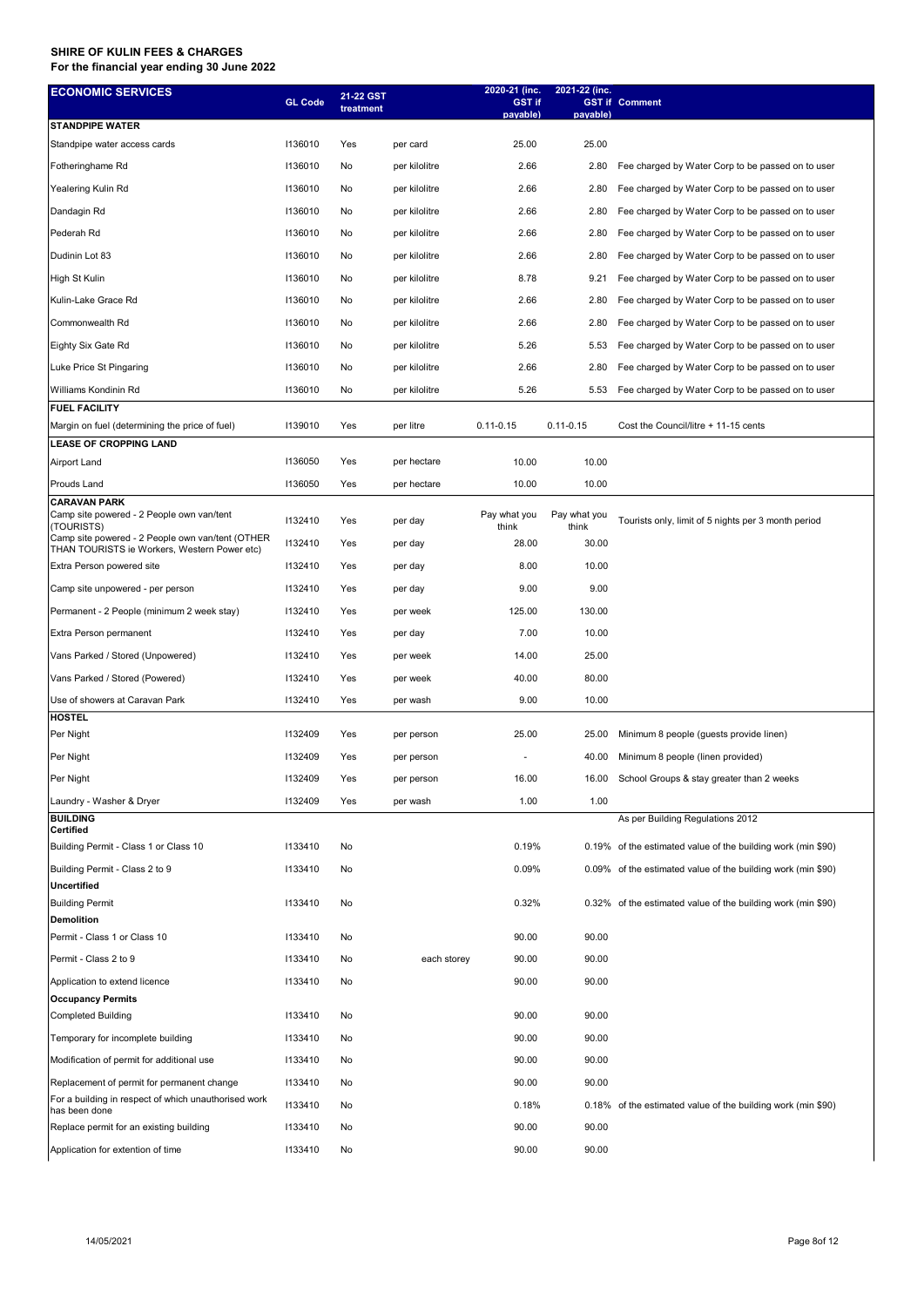| <b>ECONOMIC SERVICES</b>                                                                     |                | 21-22 GST |                                                | 2020-21 (inc.      | 2021-22 (inc. |                                                                 |
|----------------------------------------------------------------------------------------------|----------------|-----------|------------------------------------------------|--------------------|---------------|-----------------------------------------------------------------|
|                                                                                              | <b>GL Code</b> | treatment |                                                | GST if<br>payable) | payable)      | <b>GST if Comment</b>                                           |
| <b>Building Approval Certificate</b><br>For a building in respect of which unauthorised work | 1133410        | No        |                                                | 0.18%              |               | 0.18% of the estimated value of the building work (min \$90)    |
| has been done<br>For a building in respect of which unauthorised work                        | 1133410        | No        |                                                | 90.00              | 90.00         |                                                                 |
| has been done<br>Application for extention of time                                           | 1133410        | No        |                                                | 90.00              | 90.00         |                                                                 |
| <b>Building Inspection Fees &amp; Travel</b>                                                 |                |           |                                                |                    |               |                                                                 |
| Building Inspection Fee - kulin townsite & 10km radius                                       | 1133410        | Yes       | per inspection                                 | 56.50              | 56.50         |                                                                 |
| Building Inspection Fee - outside 10km radius of kulin                                       | 1133410        | Yes       | per inspection                                 | 46.00              |               | 46.00 Plus Travel                                               |
| Building Inspection Travel - outside 10km radius of                                          | 1133410        | Yes       | per km                                         | 0.93               | 0.93          |                                                                 |
| kulin<br><b>Builidng Registration Board</b>                                                  |                |           |                                                |                    |               |                                                                 |
| <b>Building Permit</b>                                                                       | 1133425        | No        |                                                | \$40.50            |               | \$40.50 \$45,000 or less                                        |
| <b>Demolition Permit</b>                                                                     | 1133425        | No        |                                                | \$40.50            |               | \$40.50 \$45,000 or less                                        |
| Occupancy Permit for approved building work                                                  | 1133425        | No        |                                                | \$40.50            |               | \$40.50 \$45,000 or less                                        |
| Building Approval Certificate for approved building work 1133425                             |                | No        |                                                | \$40.50            |               | \$40.50 \$45,000 or less                                        |
| Occupancy Permit for Unauthorised Building Work                                              | 1133425        | No        |                                                | \$91.00            |               | \$91.00 \$45,000 or less                                        |
| Building Approval Certificate for Unauthorised Building<br>Work                              | 1133425        | No        |                                                | \$91.00            |               | \$91.00 \$45,000 or less                                        |
| <b>Building Permit</b>                                                                       | 1133425        | No        |                                                | 0.09%              |               | 0.09% of work value over \$45,000                               |
| <b>Demolition Permit</b>                                                                     | 1133425        | No        |                                                | 0.09%              |               | 0.09% of work value over \$45,000                               |
| Occupancy Permit for approved building work                                                  | 1133425        | No        |                                                | \$40.50            |               | \$40.50 over \$45,000                                           |
| Building Approval Certificate for approved building work 1133425                             |                | No        |                                                | \$40.50            |               | \$40.50 over \$45,000                                           |
| Occupancy Permit for Unauthorised Building Work                                              | 1133425        | No        |                                                | 0.18%              |               | 0.18% over \$45,000                                             |
| Building Approval Certificate for Unauthorised Building<br>Work                              | 1133425        | No        |                                                | 0.18%              |               | 0.18% over \$45,000                                             |
| Building construction industry training fund                                                 |                |           |                                                |                    |               | 0.2% of the total contract price (inc. GST). Only applicable if |
| <b>BCITF Levy</b>                                                                            | 1113420        | No        |                                                |                    |               | total contract price (inc. GST) is over \$20,000.               |
| KULIN RESOURCE CENTRE                                                                        | 1113420        | No        |                                                |                    |               | OR \$200 in every \$100 000 worth of project value.             |
| <b>PHOTOCOPYING</b>                                                                          |                |           | **LARGE PROECTS WILL ATTRACT A LABOUR CHARGE** |                    |               |                                                                 |
| Standard white copy paper                                                                    |                |           |                                                |                    |               |                                                                 |
| A4 single sided                                                                              | 1134070        | Yes       |                                                | 0.20               | 0.20          |                                                                 |
| A4 double sided                                                                              | 1134070        | Yes       |                                                | 0.25               | 0.25          |                                                                 |
| A4 colour single sided                                                                       | 1134070        | Yes       |                                                | 0.35               | 0.35          |                                                                 |
| A4 colour double sided                                                                       | 1134070        | Yes       |                                                | 0.45               | 0.45          |                                                                 |
| A3 single sided                                                                              | 1134070        | Yes       |                                                | 0.35               | 0.35          |                                                                 |
| A3 double sided                                                                              | 1134070        | Yes       |                                                | 0.45               | 0.45          |                                                                 |
| A3 colour single sided                                                                       | 1134070        | Yes       |                                                | 0.55               | 0.55          |                                                                 |
| A3 colour double sided                                                                       | 1134070        | Yes       |                                                | 0.75               | 0.75          |                                                                 |
| Own paper (for all prints)                                                                   | 1134070        | Yes       |                                                | 0.15               | 0.15          |                                                                 |
| Own paper Colour (for all prints)                                                            | 1134070        | Yes       |                                                | 0.25               | 0.25          |                                                                 |
| Card paper 200gsm                                                                            |                |           |                                                |                    |               |                                                                 |
| A4 single sided                                                                              | 1134070        | Yes       |                                                | 0.40               | 0.40          |                                                                 |
| A4 double sided                                                                              | 1134070        | Yes       |                                                | 0.45               | 0.45          |                                                                 |
| A4 colour single sided                                                                       | 1134070        | Yes       |                                                | 0.55               | 0.55          |                                                                 |
| A4 colour double sided                                                                       | 1134070        | Yes       |                                                | 0.65               | 0.65          |                                                                 |
| A3 single sided                                                                              | 1134070        | Yes       |                                                | 1.05               | 1.05          |                                                                 |
| A3 double sided                                                                              | 1134070        | Yes       |                                                | 1.25               | 1.25          |                                                                 |
| A3 colour single sided                                                                       | 1134070        | Yes       |                                                | 1.25               | 1.25          |                                                                 |
| A3 colour double sided                                                                       | 1134070        | Yes       |                                                | 1.45               | 1.45          |                                                                 |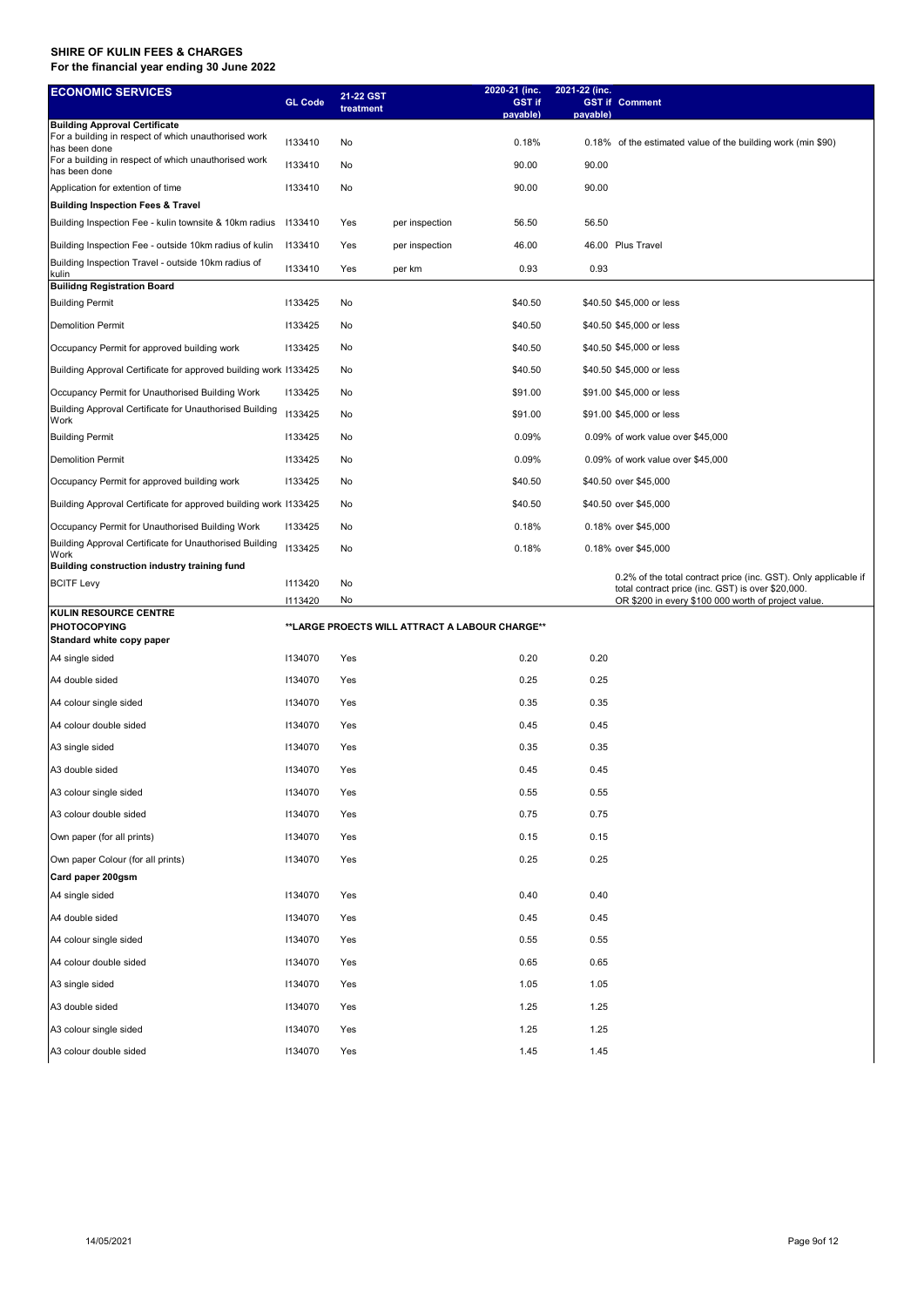| payable)<br>payable)<br><b>Coloured Paper</b><br>A4 single sided<br>1134070<br>Yes<br>0.30<br>0.30<br>0.35<br>0.35<br>A4 double sided<br>1134070<br>Yes<br>0.45<br>A4 colour single sided<br>1134070<br>Yes<br>0.45<br>A4 colour double sided<br>1134070<br>0.55<br>0.55<br>Yes<br>0.55<br>A3 single sided<br>1134070<br>Yes<br>0.55<br>0.75<br>A3 double sided<br>1134070<br>0.75<br>Yes<br>A3 colour single sided<br>1134070<br>0.75<br>0.75<br>Yes<br>0.95<br>0.95<br>A3 colour double sided<br>1134070<br>Yes<br><b>FAXING</b><br><b>Sending Faxes</b><br>First Page Local<br>1134090<br>Yes<br>1.20<br>1.20<br><b>Additional Page</b><br>0.60<br>0.60<br>1134090<br>Yes<br><b>Receiving Faxes</b><br>First Page<br>1134090<br>Yes<br>0.15<br>0.15<br>Additional<br>0.15<br>1134090<br>0.15<br>Yes<br><b>EMAILING</b><br>Per Email<br>3.50<br>1134220<br>Yes<br>3.50 |
|--------------------------------------------------------------------------------------------------------------------------------------------------------------------------------------------------------------------------------------------------------------------------------------------------------------------------------------------------------------------------------------------------------------------------------------------------------------------------------------------------------------------------------------------------------------------------------------------------------------------------------------------------------------------------------------------------------------------------------------------------------------------------------------------------------------------------------------------------------------------------|
|                                                                                                                                                                                                                                                                                                                                                                                                                                                                                                                                                                                                                                                                                                                                                                                                                                                                          |
|                                                                                                                                                                                                                                                                                                                                                                                                                                                                                                                                                                                                                                                                                                                                                                                                                                                                          |
|                                                                                                                                                                                                                                                                                                                                                                                                                                                                                                                                                                                                                                                                                                                                                                                                                                                                          |
|                                                                                                                                                                                                                                                                                                                                                                                                                                                                                                                                                                                                                                                                                                                                                                                                                                                                          |
|                                                                                                                                                                                                                                                                                                                                                                                                                                                                                                                                                                                                                                                                                                                                                                                                                                                                          |
|                                                                                                                                                                                                                                                                                                                                                                                                                                                                                                                                                                                                                                                                                                                                                                                                                                                                          |
|                                                                                                                                                                                                                                                                                                                                                                                                                                                                                                                                                                                                                                                                                                                                                                                                                                                                          |
|                                                                                                                                                                                                                                                                                                                                                                                                                                                                                                                                                                                                                                                                                                                                                                                                                                                                          |
|                                                                                                                                                                                                                                                                                                                                                                                                                                                                                                                                                                                                                                                                                                                                                                                                                                                                          |
|                                                                                                                                                                                                                                                                                                                                                                                                                                                                                                                                                                                                                                                                                                                                                                                                                                                                          |
|                                                                                                                                                                                                                                                                                                                                                                                                                                                                                                                                                                                                                                                                                                                                                                                                                                                                          |
|                                                                                                                                                                                                                                                                                                                                                                                                                                                                                                                                                                                                                                                                                                                                                                                                                                                                          |
|                                                                                                                                                                                                                                                                                                                                                                                                                                                                                                                                                                                                                                                                                                                                                                                                                                                                          |
|                                                                                                                                                                                                                                                                                                                                                                                                                                                                                                                                                                                                                                                                                                                                                                                                                                                                          |
|                                                                                                                                                                                                                                                                                                                                                                                                                                                                                                                                                                                                                                                                                                                                                                                                                                                                          |
|                                                                                                                                                                                                                                                                                                                                                                                                                                                                                                                                                                                                                                                                                                                                                                                                                                                                          |
| <b>LAMINATING</b>                                                                                                                                                                                                                                                                                                                                                                                                                                                                                                                                                                                                                                                                                                                                                                                                                                                        |
| 2.00<br>1134140<br>2.00<br>A4<br>Yes                                                                                                                                                                                                                                                                                                                                                                                                                                                                                                                                                                                                                                                                                                                                                                                                                                     |
| 3.50<br>A <sub>3</sub><br>1134140<br>Yes<br>3.50                                                                                                                                                                                                                                                                                                                                                                                                                                                                                                                                                                                                                                                                                                                                                                                                                         |
| Poster (A2)<br>1134140<br>15.00<br>15.00<br>Yes                                                                                                                                                                                                                                                                                                                                                                                                                                                                                                                                                                                                                                                                                                                                                                                                                          |
| 20.00<br>Large Poster<br>1134140<br>20.00<br>Yes                                                                                                                                                                                                                                                                                                                                                                                                                                                                                                                                                                                                                                                                                                                                                                                                                         |
| <b>BINDING</b>                                                                                                                                                                                                                                                                                                                                                                                                                                                                                                                                                                                                                                                                                                                                                                                                                                                           |
| 1134220<br>5.00<br>5.00<br>Per article<br>Yes                                                                                                                                                                                                                                                                                                                                                                                                                                                                                                                                                                                                                                                                                                                                                                                                                            |
| <b>FOLDING</b>                                                                                                                                                                                                                                                                                                                                                                                                                                                                                                                                                                                                                                                                                                                                                                                                                                                           |
| Per 100<br>1134220<br>6.00<br>6.00<br>Yes                                                                                                                                                                                                                                                                                                                                                                                                                                                                                                                                                                                                                                                                                                                                                                                                                                |
| <b>STAPLING</b>                                                                                                                                                                                                                                                                                                                                                                                                                                                                                                                                                                                                                                                                                                                                                                                                                                                          |
| 6.00<br>Per 100<br>1134220<br>Yes<br>6.00                                                                                                                                                                                                                                                                                                                                                                                                                                                                                                                                                                                                                                                                                                                                                                                                                                |
| <b>GUILOTINING</b>                                                                                                                                                                                                                                                                                                                                                                                                                                                                                                                                                                                                                                                                                                                                                                                                                                                       |
| Staff member - per hour<br>1134220<br>Yes<br>40.00<br>40.00<br>Yes                                                                                                                                                                                                                                                                                                                                                                                                                                                                                                                                                                                                                                                                                                                                                                                                       |
| 7.00<br>7.00<br>Hire - Per Hour<br>1134220                                                                                                                                                                                                                                                                                                                                                                                                                                                                                                                                                                                                                                                                                                                                                                                                                               |
| <b>LABOUR CHARGE</b><br>Per 5 mins<br>6.00<br>6.00                                                                                                                                                                                                                                                                                                                                                                                                                                                                                                                                                                                                                                                                                                                                                                                                                       |
| 15.00<br>Per 15 mins<br>15.00                                                                                                                                                                                                                                                                                                                                                                                                                                                                                                                                                                                                                                                                                                                                                                                                                                            |
| Per 30 mins<br>25.00<br>25.00                                                                                                                                                                                                                                                                                                                                                                                                                                                                                                                                                                                                                                                                                                                                                                                                                                            |
| Per Hour<br>40.00<br>40.00                                                                                                                                                                                                                                                                                                                                                                                                                                                                                                                                                                                                                                                                                                                                                                                                                                               |
| <b>CONSUMABLES</b>                                                                                                                                                                                                                                                                                                                                                                                                                                                                                                                                                                                                                                                                                                                                                                                                                                                       |
| Community Phone Book A4 Colour<br>1134160<br>Yes<br>10.00<br>15.00                                                                                                                                                                                                                                                                                                                                                                                                                                                                                                                                                                                                                                                                                                                                                                                                       |
| 5.00<br>Community Phone Book A4 B&W<br>1134160<br>Yes<br>10.00                                                                                                                                                                                                                                                                                                                                                                                                                                                                                                                                                                                                                                                                                                                                                                                                           |
| Community Phone Book A5 Colour<br>10.00<br>10.00<br>1134160<br>Yes                                                                                                                                                                                                                                                                                                                                                                                                                                                                                                                                                                                                                                                                                                                                                                                                       |
| Community Phone Book Plain A5 B&W<br>5.00<br>1134160<br>Yes<br>5.00                                                                                                                                                                                                                                                                                                                                                                                                                                                                                                                                                                                                                                                                                                                                                                                                      |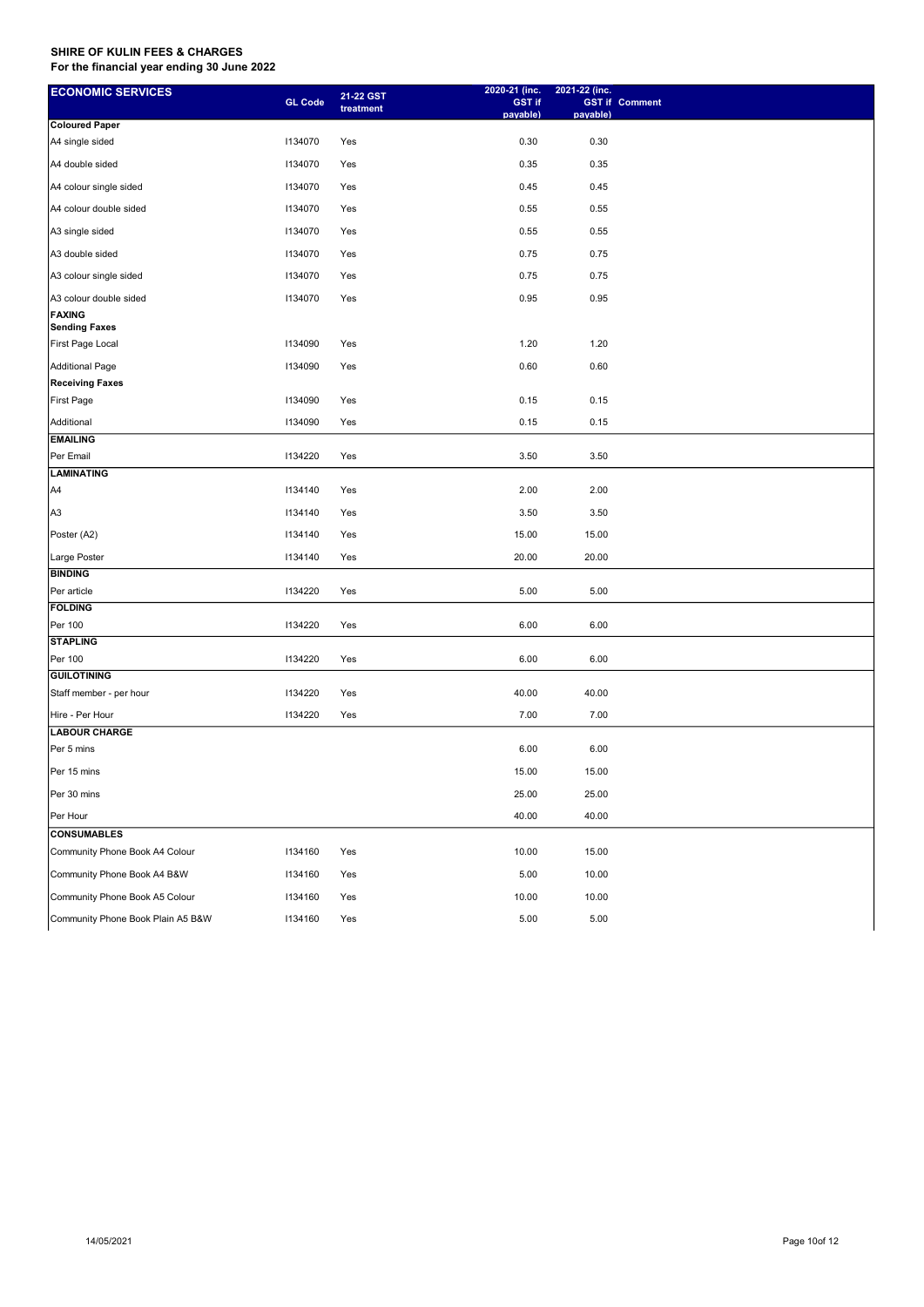| <b>ECONOMIC SERVICES</b>             | <b>GL Code</b> | 21-22 GST | 2020-21 (inc.<br><b>GST if</b> | 2021-22 (inc. | <b>GST if Comment</b>                                                                                                 |
|--------------------------------------|----------------|-----------|--------------------------------|---------------|-----------------------------------------------------------------------------------------------------------------------|
|                                      |                | treatment | payable)                       | payable)      |                                                                                                                       |
| <b>LCD Projector &amp; Screen</b>    |                |           |                                |               |                                                                                                                       |
| Weekend                              | 1134150        | Yes       | 70.00                          | 70.00         |                                                                                                                       |
| 1 day                                | 1134150        | Yes       | 45.00                          | 45.00         |                                                                                                                       |
| 1/2 day                              | 1134150        | Yes       | 30.00                          | 30.00         |                                                                                                                       |
| Bond                                 | 1134150        | No        | 500.00                         | 500.00        | If bond not refunded then GST applicable                                                                              |
| Projector screen only                | 1134150        | Yes       | 25.00                          | 25.00         |                                                                                                                       |
| Whiteboard                           |                |           |                                |               |                                                                                                                       |
| Per day                              |                | Yes       | <b>NA</b>                      | <b>NA</b>     |                                                                                                                       |
| <b>Fortnightly Update</b>            |                |           |                                |               | Advertising only, content and notices (such as AGM) for local                                                         |
| Quarter Page                         | 1134130        | Yes       | 20.00                          | 20.00         | groups is free.                                                                                                       |
| Half Page                            | 1134130        | Yes       | 25.00                          | 25.00         | Advertising only, content and notices (such as AGM) for local<br>groups is free.                                      |
| Full page BW                         | 1134130        | Yes       | 40.00                          | 40.00         | Advertising only, content and notices (such as AGM) for local<br>groups is free.                                      |
| Full page Colour                     | 1134130        | Yes       | 80.00                          | 80.00         | Advertising only, content and notices (such as AGM) for local<br>groups is free.                                      |
| Front or Back page                   | 1134130        | Yes       | 100.00                         | 100.00        | Advertising only, content and notices (such as AGM) for local<br>groups is free.                                      |
| Advertising Package (0-6 months)     | 1134130        | Yes       | 5% discount                    | 5% discount   |                                                                                                                       |
| Advertising Package (6-12 months)    | 1134130        | Yes       | 10% discount                   | 10% discount  |                                                                                                                       |
| <b>BUILDING HIRE</b><br>Meeting Room |                |           |                                |               |                                                                                                                       |
| Per day                              | 1134170        | Yes       | 80.00                          | 85.00         |                                                                                                                       |
| Per half day                         | 1134170        | Yes       | 40.00                          | 45.00         |                                                                                                                       |
| Evening                              | 1134170        | Yes       | 40.00                          | 45.00         |                                                                                                                       |
| Student Exams (Per Hour)             | 1134170        | Yes       | 70.00                          | 75.00         | Higher per hour charge as a staff member is required to<br>attend and is unable to complete work throughout the exam. |
| 1 hour                               | 1134170        | Yes       | 30.00                          | 35.00         |                                                                                                                       |
| <b>Council Chambers</b>              |                |           |                                |               |                                                                                                                       |
| Per day                              | 1134170        | Yes       | 100.00                         | 110.00        |                                                                                                                       |
| Per half day                         | 1134170        | Yes       | 50.00                          | 55.00         |                                                                                                                       |
| Evening                              | 1134170        | Yes       | 50.00                          | 55.00         |                                                                                                                       |
| 1 hour                               | 1134170        | Yes       | 30.00                          | 35.00         |                                                                                                                       |
| Large Office                         |                |           |                                |               |                                                                                                                       |
| Month                                | 1134170        | Yes       | 375.00                         | 385.00        |                                                                                                                       |
| Week                                 | 1134170        | Yes       | 120.00                         | 125.00        |                                                                                                                       |
| Day                                  | 1134170        | Yes       | 85.00                          | 90.00         |                                                                                                                       |
| 1/2 Day                              | 1134170        | Yes       | 50.00                          | 55.00         |                                                                                                                       |
| Memberships                          |                |           |                                |               |                                                                                                                       |
| Business & Organisations - 12 months | 1134010        | Yes       | 70.00                          | 75.00         |                                                                                                                       |
| Business & Organisations - 6 months  | 1134010        | Yes       | 45.00                          | 50.00         |                                                                                                                       |
| Family - 12 months                   | 1134010        | Yes       | 60.00                          | 65.00         |                                                                                                                       |
| Family - 6 months                    | 1134010        | Yes       | 40.00                          | 45.00         |                                                                                                                       |
| Single - 12 months                   | 1134010        | Yes       | 45.00                          | 45.00         |                                                                                                                       |
| Single - 6 months                    | 1134010        | Yes       | 28.00                          | 28.00         |                                                                                                                       |
| Concession - 12 months               | 1134010        | Yes       | 35.00                          | 35.00         |                                                                                                                       |
| Concession - 6 months                | 1134010        | Yes       | 28.00                          | 28.00         |                                                                                                                       |
| Kulin Community & Sporting Clubs     | 1134010        | Yes       | 15.00                          | 15.00         |                                                                                                                       |